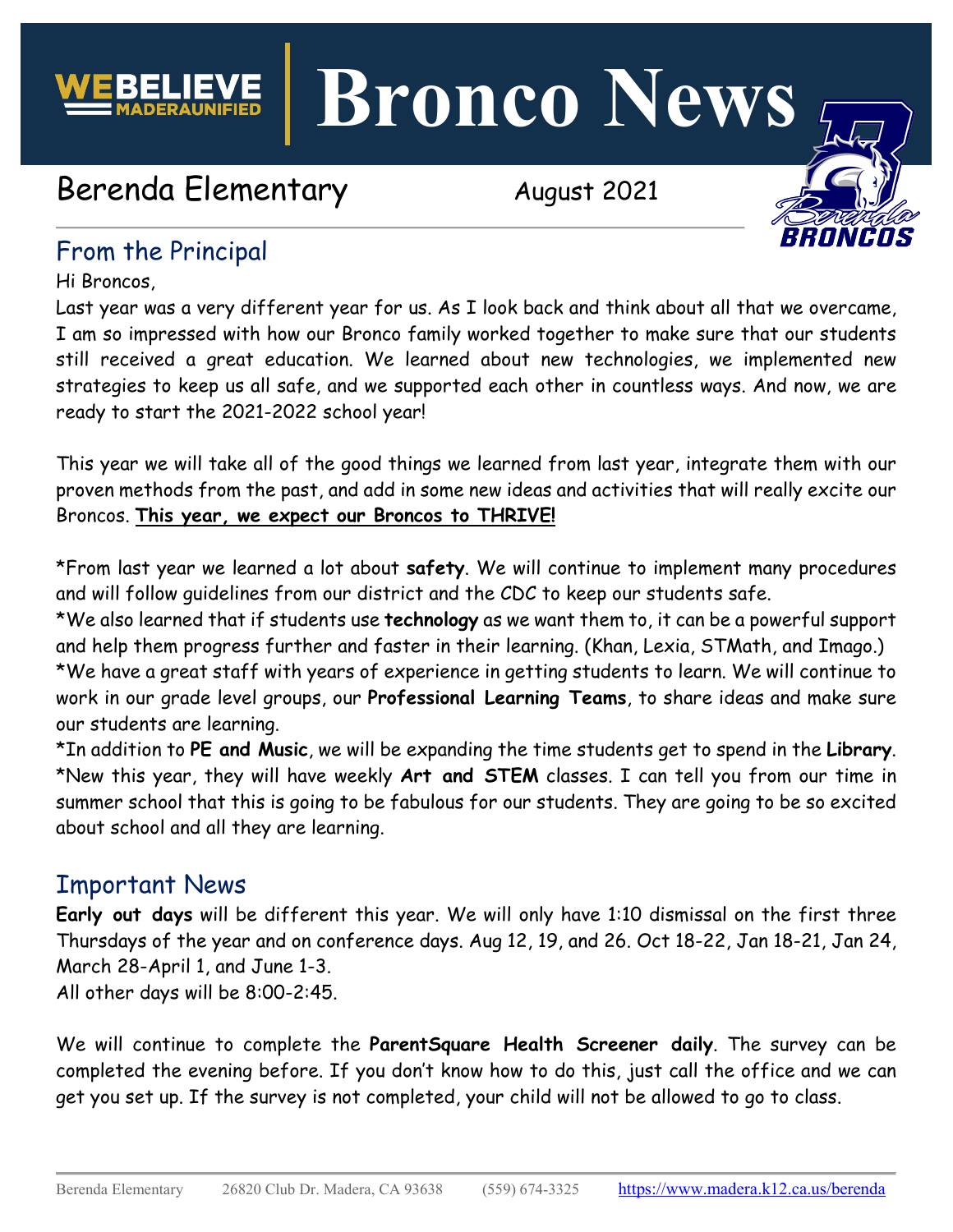

All students and staff will be expected to wear a **mask** in the classroom.

Please check your ParentSquare regularly. The district will be sending detailed information about the most current COVID-19 exposure protocols we will follow in school.

#### **Student drop off and pick up**

Cars will drive into the parking lot and drop off students at the curb. Parent will remain in the car. At the end of the day, parents will drive into the parking lot and pick up students from the curb. Students will be waiting by grade level. Older siblings will be waiting with their younger siblings. Bus riders will wait at the bus loading zone until their bus is ready to take them home. With parent permission, students are also able to walk home.

To promote student safety, parents will be allowed to walk students to class **only** on **the first day of school**.

After the first day, we will be trying to limit the number of parents on the school grounds. Only kinder parents will be allowed to walk on campus to pick up their children at the end of the day.

Please call or email the office if you have any questions or needs.

There is no parking in the driveway of the school. That area needs to be open for buses and cars.

### Upcoming Event

Mark your calendar.

**Kinder** has their **Parent Night on August 19th starting at 5:30pm**. They will share information about themselves and how you can help your child at home this year.

Our first **BPC - Berenda Parent Club meeting** will be on **August 24th at 3pm in the library**. We are a group of parents that plan and coordinate the various activates that help to make Berenda a great school for our students. Join us and find out how you can participate. It is often these activities that our students remember most. But, we need lots of parent support.

We will have **Back to School Night on August 26th starting at 5pm**. This is your opportunity to come and meet your child's teacher. We will start in the cafeteria where I will introduce the staff and talk with parents for a few minutes.

Our first **Conference Week** is scheduled for October 18-22.

**School Site Council** is a group of parents and teachers that help to monitor and provide input on how we spend our categorical money to support the students of Berenda. I will need five parents to be elected to this committee. Give me a call and I'll answer any questions that you have. Our first SSC meeting is scheduled for **September 15th at 2:55 in room 42**. All parents are welcome to attend.